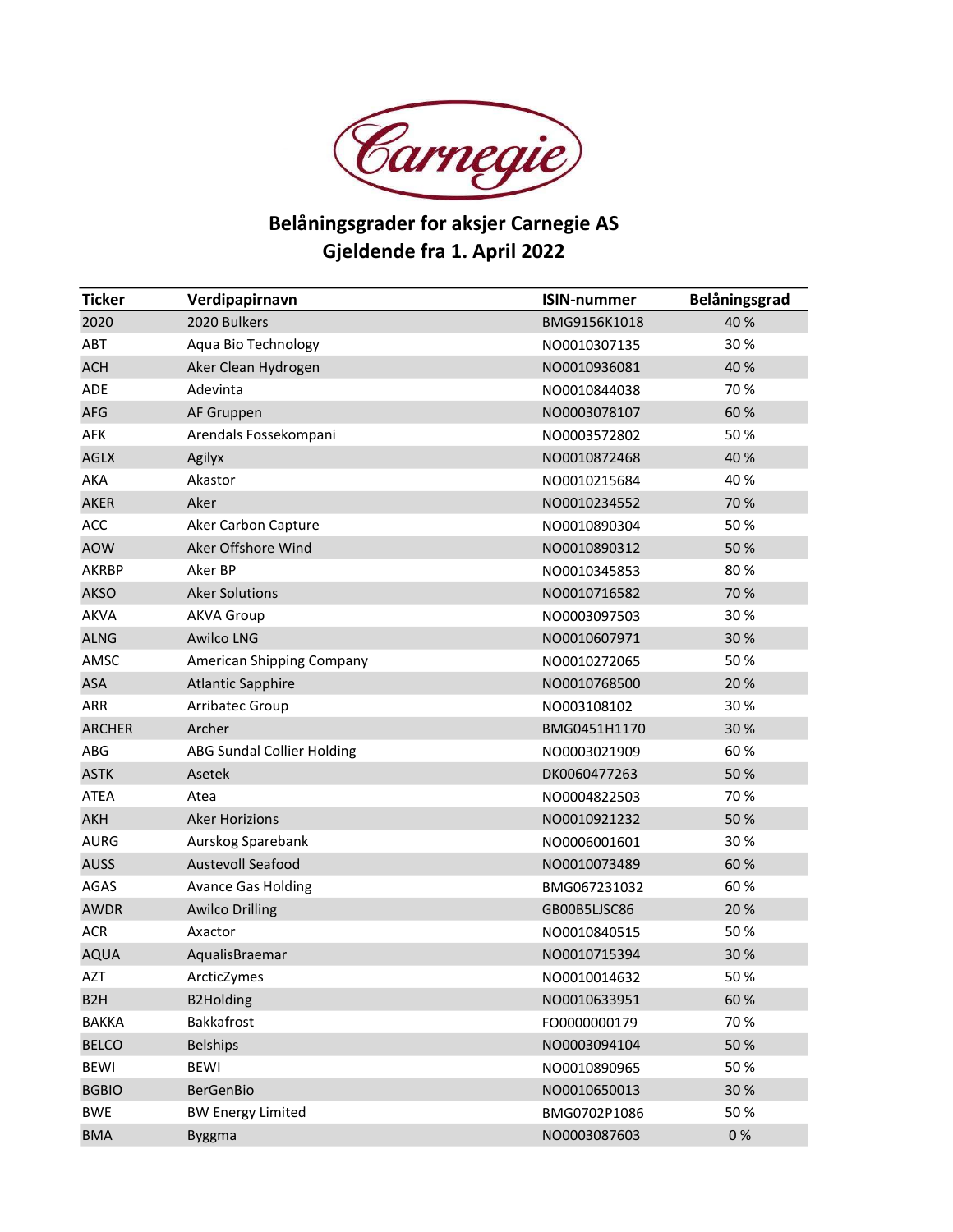| <b>BONHR</b>  | Bonheur                            | NO0003110603 | 60%  |
|---------------|------------------------------------|--------------|------|
| <b>BOR</b>    | Borgestad                          | NO0003111700 | 20%  |
| <b>BOUV</b>   | <b>Bouvet</b>                      | NO0010360266 | 50%  |
| <b>BRG</b>    | Borregaard                         | NO0010657505 | 70 % |
| <b>BWLPG</b>  | <b>BW LPG</b>                      | BMG173841013 | 70 % |
| <b>BWIDL</b>  | <b>BW Ideol</b>                    | NO0010947385 | 40 % |
| <b>BWO</b>    | <b>BW Offshore Limited</b>         | BMG1738J1247 | 60%  |
| CARA          | Carasent                           | NO0010123060 | 50 % |
| <b>CSAM</b>   | <b>CSAM Health Group</b>           | NO0010894512 | 50%  |
| <b>CONTX</b>  | ContextVision                      | SE0014731154 | 40 % |
| <b>CRAYN</b>  | <b>Crayon Group Holding</b>        | NO0010808892 | 50%  |
| <b>DNB</b>    | <b>DNB</b>                         | NO0010031479 | 80%  |
| <b>DNO</b>    | <b>DNO</b>                         | NO0003921009 | 60%  |
| <b>ELABS</b>  | <b>Elliptic Labs</b>               | NO0010722283 | 30%  |
| EAM           | <b>EAM Solar</b>                   | NO0010607781 | 0%   |
| <b>EIOF</b>   | Eidesvik Offshore                  | NO0010263023 | 20%  |
| <b>ELK</b>    | Elkem                              | NO0010816093 | 60%  |
| <b>EMGS</b>   | <b>Electromagnetic Geoservices</b> | NO0010358484 | 0%   |
| <b>ELO</b>    | Elopak                             | NO0011002586 | 50%  |
| <b>ENDUR</b>  | Endur                              | NO0010379779 | 30 % |
| <b>ENTRA</b>  | Entra                              | NO0010716418 | 70%  |
| <b>ENVIP</b>  | <b>Envipco Holding N.V</b>         | NL0015000GX8 | 40 % |
| EPR           | Europris                           | NO0010735343 | 70%  |
| <b>TIETO</b>  | <b>TIETOEVRY</b>                   | FI0009000277 | 50%  |
| <b>EQNR</b>   | Equinor                            | NO0010096985 | 80%  |
| <b>FKRAFT</b> | Fjordkraft Holding                 | NO0010815673 | 60%  |
| <b>FLYR</b>   | Flyr                               | NO0010931900 | 50%  |
| <b>FLNG</b>   | <b>FLEX LNG</b>                    | BMG359472021 | 50%  |
| <b>FRO</b>    | Frontline                          | BMG3682E1921 | 70%  |
| GIG           | <b>Gaming Innovation Group</b>     | US36467X2062 | 0%   |
| GJF           | <b>Gjensidige Forsikring</b>       | NO0010582521 | 70 % |
| GOD           | Goodtech                           | NO0004913609 | 20%  |
| GOGL          | Golden Ocean Group                 | BMG396372051 | 70%  |
| <b>GSF</b>    | <b>Grieg Seafood</b>               | NO0010365521 | 60%  |
| <b>HUNT</b>   | <b>Hunter Group</b>                | NO0010283211 | 50%  |
| <b>HBC</b>    | Hofseth BioCare                    | NO0010598683 | 25 % |
| <b>HELG</b>   | <b>Helgeland Sparebank</b>         | NO0010029804 | 40%  |
| <b>HEX</b>    | <b>Hexagon Composites</b>          | NO0003067902 | 60%  |
| <b>HPUR</b>   | <b>Hexagon Purus</b>               | NO0010904923 | 50%  |
| <b>HSPG</b>   | Høland og Setskog Sparebank        | NO0010012636 | 40 % |
| <b>HAFNI</b>  | Hafnia Limited                     | BMG4233B1090 | 50%  |
| <b>HYARD</b>  | <b>Havyard Group</b>               | NO0010708605 | 20%  |
| <b>IDEX</b>   | <b>IDEX</b>                        | NO0003070609 | 30%  |
| <b>ICEGR</b>  | Ice Group                          | NO0010734742 | 0%   |
| <b>INSR</b>   | <b>INSR Insurance Group</b>        | NO0010593544 | 0%   |
| <b>ITERA</b>  | Itera                              | NO0010001118 | 30%  |
| <b>JAREN</b>  | Jæren Sparebank                    | NO0010359433 | 40%  |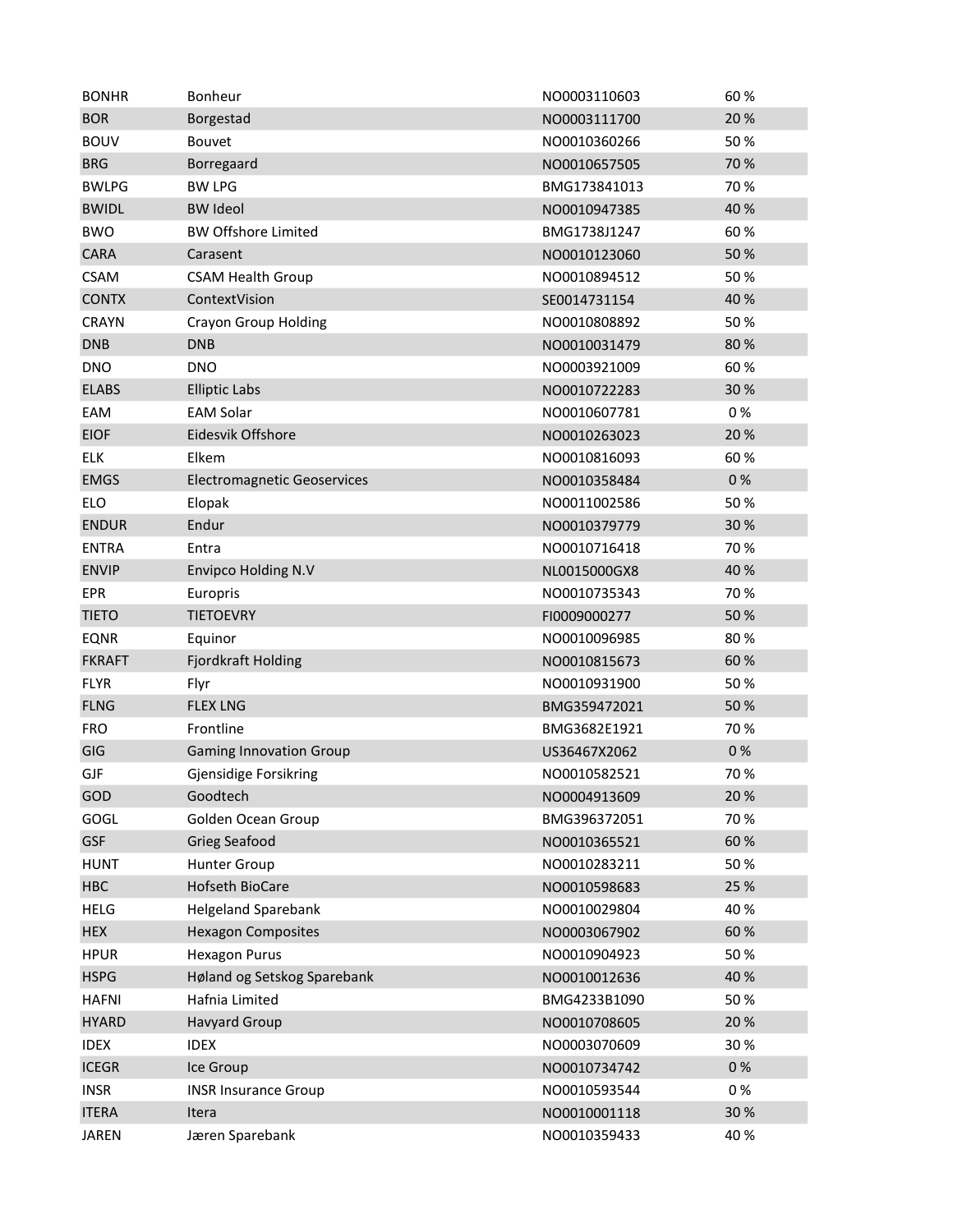| <b>JIN</b>    | Jinhui Shipping and Transportation    | BMG5137R1088 | 30%  |
|---------------|---------------------------------------|--------------|------|
| <b>KAHOT</b>  | Kahoot                                | NO0010823131 | 50%  |
| <b>KID</b>    | Kid                                   | NO0010743545 | 50%  |
| KIT           | Kitron                                | NO0003079709 | 40%  |
| <b>KOMP</b>   | Komplett Bank                         | NO0010694029 | 50%  |
| <b>KOA</b>    | Kongsberg Automotive                  | NO0003033102 | 40%  |
| <b>KOG</b>    | Kongsberg Gruppen                     | NO0003043309 | 70 % |
| KCC           | <b>Klaveness Combination Carriers</b> | NO0010833262 | 30%  |
| <b>LSG</b>    | Lerøy Seafood Group                   | NO0003096208 | 70 % |
| <b>MAS</b>    | Måsøyval                              | NO0010974983 | 50%  |
| <b>MEDI</b>   | Medistim                              | NO0010159684 | 50%  |
| <b>MELG</b>   | Melhus Sparebank                      | NO0006001908 | 40%  |
| <b>MOWI</b>   | Mowi                                  | NO0003054108 | 80%  |
| <b>MING</b>   | SpareBank 1 SMN                       | NO0006390301 | 60%  |
| <b>MORG</b>   | Sparebanken Møre                      | NO0006390004 | 40 % |
| <b>MPCC</b>   | <b>MPC Container Ships</b>            | NO0010791353 | 30%  |
| <b>MGN</b>    | Magnora                               | NO0010187032 | 50%  |
| <b>MSEIS</b>  | Magseis                               | NO0010663669 | 20%  |
| <b>MULTI</b>  | Multiconsult                          | NO0010734338 | 50%  |
| <b>NANOV</b>  | <b>Nordic Nanovector</b>              | NO0010597883 | 40%  |
| <b>NAPA</b>   | Napatech                              | DK0060520450 | 50%  |
| <b>NAS</b>    | Norwegian Air Shuttle                 | NO0010196140 | 50%  |
| <b>NAVA</b>   | Navamedic                             | NO0010205966 | 20%  |
| <b>NKR</b>    | Nekkar                                | NO0003049405 | 20%  |
| <b>NEL</b>    | <b>NEL</b>                            | NO0010081235 | 60%  |
| <b>NEXT</b>   | <b>NEXT Biometrics Group</b>          | NO0010629108 | 30%  |
| <b>NHY</b>    | Norsk Hydro                           | NO0005052605 | 80%  |
| <b>NOD</b>    | Nordic Semiconductor                  | NO0003055501 | 70%  |
| <b>NOM</b>    | <b>Nordic Mining</b>                  | NO0010317340 | 20%  |
| <b>NONG</b>   | SpareBank 1 Nord-Norge                | NO0006000801 | 60%  |
| <b>NORBIT</b> | <b>Norbit</b>                         | NO0010856511 | 40 % |
| <b>NOR</b>    | Norwegian Energy Company              | NO0010379266 | 30%  |
| <b>NORTH</b>  | North Energy                          | NO0010550056 | 30%  |
| <b>NRC</b>    | <b>NRC Group</b>                      | NO0003679102 | 50%  |
| <b>NRS</b>    | Norway Royal Salmon                   | NO0010331838 | 60%  |
| <b>NTS</b>    | <b>NTS</b>                            | NO0004895103 | 0%   |
| <b>NYKD</b>   | <b>Nykode Therapautics</b>            | NO0010714785 | 50%  |
| OBXD          | DNB OBX                               | NO0010257801 | 70%  |
| <b>OBSERV</b> | <b>Observe Medical</b>                | NO0010865009 | 40 % |
| <b>OET</b>    | <b>Okeanis Eco Tankers</b>            | MHY641771016 | 50%  |
| ODF           | Odfjell ser. A                        | NO0003399909 | 30%  |
| ODFB          | Odfjell ser. B                        | NO0003399917 | 30%  |
| ODL           | <b>Odfjell Drilling</b>               | BMG671801022 | 50 % |
| OLT           | Olav Thon Eiendomsselskap             | NO0005638858 | 60%  |
| <b>OTEC</b>   | <b>Otello Corporation</b>             | NO0010040611 | 50%  |
| ORK           | Orkla                                 | NO0003733800 | 70%  |
| <b>OTS</b>    | Oceanteam                             | NO0010317316 | 0%   |
|               |                                       |              |      |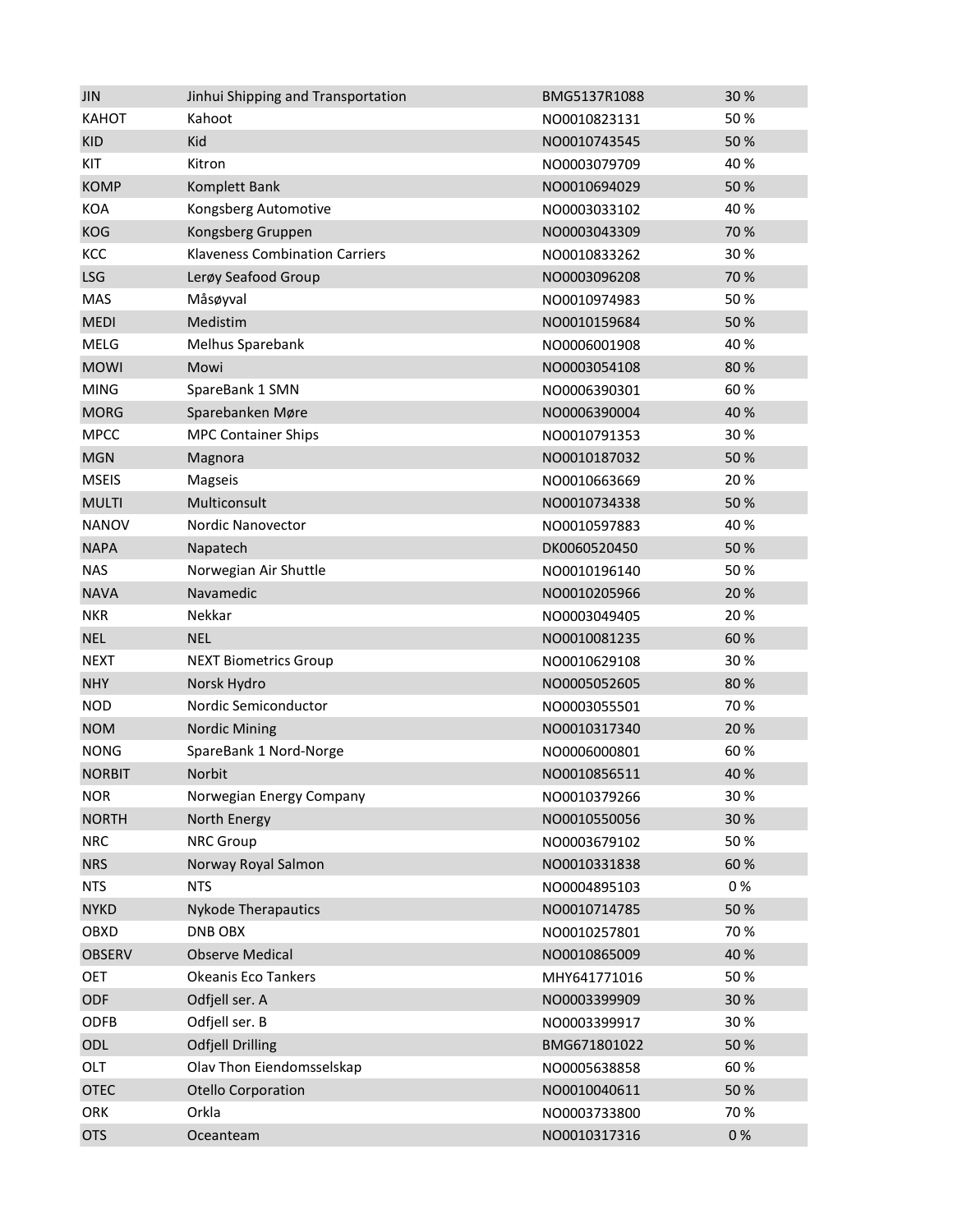| <b>PARB</b>   | Pareto Bank                          | NO0010397581 | 50%  |
|---------------|--------------------------------------|--------------|------|
| <b>PCIB</b>   | PCI Biotech Holding                  | NO0010405640 | 0%   |
| PEN           | Panoro Energy                        | NO0010564701 | 50%  |
| PGS           | Petroleum Geo-Services               | NO0010199151 | 50%  |
| <b>PEXIP</b>  | Pexip Holding                        | NO0010840507 | 50%  |
| <b>PHLY</b>   | Philly Shipyard                      | NO0010395577 | 0%   |
| PHO           | Photocure                            | NO0010000045 | 50%  |
| POL           | Polaris Media                        | NO0010466022 | 0%   |
| <b>PPG</b>    | <b>Pioneer Property Group</b>        | NO0010735681 | 0%   |
| <b>PROT</b>   | <b>Protector Forsikring</b>          | NO0010209331 | 60%  |
| <b>PSKY</b>   | Patientsky                           | NO0010895667 | 40%  |
| <b>PRS</b>    | Prosafe                              | NO0010861990 | 40 % |
| QEC           | Questerre Energy Corporation         | CA74836K1003 | 30%  |
| <b>QFR</b>    | Q-Free                               | NO0003103103 | 50 % |
| <b>RAKP</b>   | <b>RAK Petroleum</b>                 | GB00BRGBL804 | 0%   |
| <b>REACH</b>  | Reach Subsea                         | NO0003117202 | 20%  |
| <b>RECSI</b>  | <b>REC Silicon</b>                   | NO0010112675 | 50%  |
| <b>RING</b>   | SpareBank 1 Ringerike Hadeland       | NO0006390400 | 40 % |
| <b>RISH</b>   | <b>GC Rieber Shipping</b>            | NO0010262686 | 0%   |
| SADG          | Sandnes Sparebank                    | NO0006001007 | 50%  |
| SAGA          | Saga Pure                            | NO0010572589 | 30%  |
| SALM          | SalMar                               | NO0010310956 | 80%  |
| SACAM         | Salomes Chamananchaca                | CL0002409135 | 20%  |
| <b>SATS</b>   | Sats                                 | NO0010863285 | 50 % |
| SAS           | SAS AB                               | SE0003366871 | 30%  |
| SBO           | Selvaag Bolig                        | NO0010612450 | 60%  |
| <b>GEG</b>    | Seabird Explorat                     | CY0101162119 | 20%  |
| <b>SCHA</b>   | Schibsted Ser. A                     | NO0003028904 | 80%  |
| <b>SCHB</b>   | Schibsted Ser. B                     | NO0010736879 | 80%  |
| SDSD          | S.D. Standard Drilling               | CY0101550917 | 20%  |
| <b>SIOFF</b>  | Siem Offshore                        | KYG812291253 | 20%  |
| <b>SKUE</b>   | Skue Sparebank                       | NO0006001809 | 40 % |
| SNI           | Stolt-Nielsen                        | BMG850801025 | 60%  |
| SOAG          | SpareBank 1 Østfold Akershus         | NO0010285562 | 40 % |
| SOR           | Sparebanken Sør                      | NO0006001502 | 50%  |
| SPOG          | Sparebanken Øst                      | NO0006222009 | 50%  |
| <b>SRBNK</b>  | SpareBank 1 SR-Bank                  | NO0010631567 | 60%  |
| SSG           | Self Storage Group                   | NO0010781206 | 50%  |
| <b>SCATEC</b> | Scatec Solar                         | NO0010715139 | 70%  |
| <b>STB</b>    | Storebrand                           | NO0003053605 | 80%  |
| <b>STOR</b>   | StrongPoint                          | NO0010098247 | 30%  |
| <b>SUBC</b>   | Subsea 7                             | LU0075646355 | 80%  |
| <b>SVEG</b>   | Sparebanken Vest                     | NO0006000900 | 50%  |
| <b>TECH</b>   | Techstep                             | NO0003095309 | 20%  |
| <b>TEL</b>    | Telenor                              | NO0010063308 | 80%  |
| <b>TRVX</b>   | Targovax                             | NO0010689326 | 30 % |
| <b>TGS</b>    | <b>TGS-NOPEC Geophysical Company</b> | NO0003078800 | 70 % |